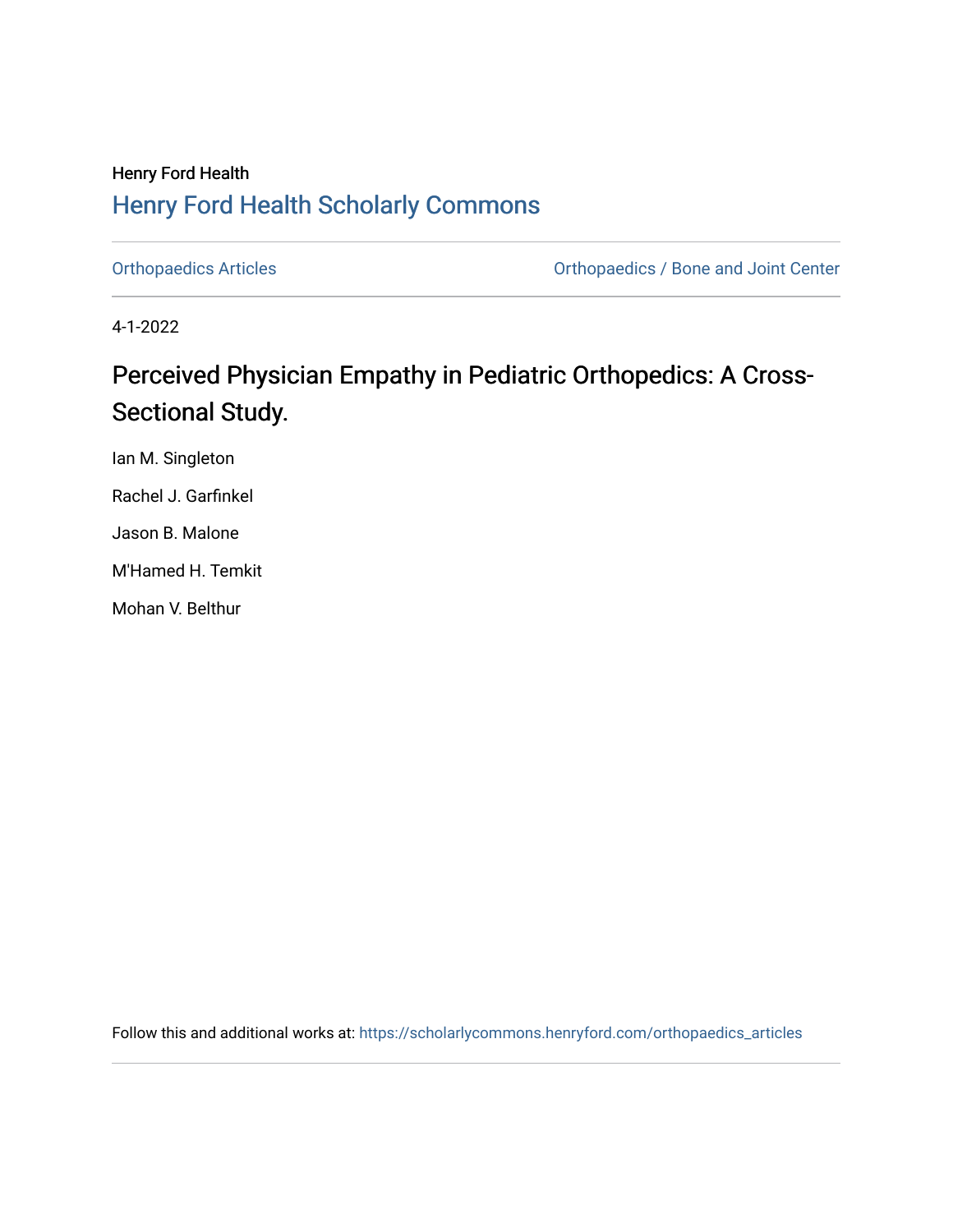# Perceived Physician Empathy in Pediatric Orthopedics: A Cross-Sectional Study

Journal of Patient Experience Volume 9: 1-6 © The Author(s) 2022 Article reuse guidelines: [sagepub.com/journals-permissions](https://us.sagepub.com/en-us/journals-permissions) DOI: 10.1177/23743735221092607 [journals.sagepub.com/home/jpx](https://journals.sagepub.com/home/jpx)**SSAGE** 

lan M Singleton, MD<sup>I</sup> (D, Rachel J Garfinkel, MD<sup>2</sup>, Jason B Malone, DO<sup>3</sup>, M'Hamed H Temkit, PhD<sup>4</sup>, and Mohan V Belthur, MD<sup>4</sup>

## Abstract

Empathy is the cornerstone of the patient–physician relationship and is consistently ranked by patients as one of the most important factors in the quality of their care. In this paper we examine the degree to which perceived physician empathy is associated with the characteristics of the caregiver (parent or legal guardian) and physician in pediatric orthopedic surgery. This was a cross-sectional survey study of 200 English-speaking caregivers of pediatric patients at a large children's hospital. The Consultation and Relational Empathy (CARE) Measure was used to measure perceived physician empathy. Only if the caregiver felt carefully listened to by the physician (p-value < 0.001), and if the physician showed respect for what the caregiver had to say (p-value =0.007) were statistically significant and positively associated with perceived physician empathy. The most significant determinant of perceived physician empathy is whether the caregiver felt listened to during the encounter. Other factors such as caregiver demographics, health literacy, self-rated mental health, wait time, and time spent with the physician do not significantly affect perceived physician empathy.

#### Keywords

caregiver, satisfaction, pediatric orthopedic surgery, pediatrics, empathy

## Introduction

Empathy is the cornerstone of the patient–physician relationship and is consistently ranked by patients as one of the most important factors in the quality of their care (1–4). It is the foundation of the therapeutic relationship and is necessary for compassionate care. While various definitions exist, in medicine it can be seen as the physician's ability to not only understand the patient's emotional state, but respond in a manner that conveys concern, compassion, and care for the patient's well-being (5).

Empathy has benefits for both the patient and the physician (1). Importantly, it has been demonstrated that there is a large correlation between physician empathy and patient satisfaction (6–9). More than any other factor associated with patient–physician interactions, it has been shown that physician empathy is the most critical for the satisfaction of the patient. Menendez et al. found greater empathy to account for 65% of the variation in satisfaction with the physician among orthopedic surgery patients, while Hojat et al. found a 0.93 correlation between patient satisfaction and patient perception of physician empathy in primary care (6,10). Not even long wait times at the office, something

which is frequently a source of frustration for patients, is as responsible for the happiness of the patient as empathy demonstrated by the physician (10).

Furthermore, patient satisfaction is increasingly becoming tied with physician reimbursement. The Centers for Medicare and Medicaid Services explicitly incentivize improvements in patient experience through value-based purchasing, under which providers' scores on an outpatient experience survey such as the Clinician and Group Consumer Assessment of Healthcare Providers and Systems (CG-CAHPS) survey are

#### Corresponding Author:

Mohan V Belthur, Department of Orthopedics, Phoenix Children's Hospital, Main Building, Clinic B, 1919 E Thomas Road, Phoenix, AZ 85016, USA. Email: [mbelthur@phoenixchildrens.com](mailto:mbelthur@phoenixchildrens.com)



Creative Commons Non Commercial CC BY-NC: This article is distributed under the terms of the Creative Commons Attribution-NonCommercial 4.0 License [\(https://creativecommons.org/licenses/by-nc/4.0/\) which permits non-commercial use, reproduction and distribution of the work without further](https://creativecommons.org/licenses/by-nc/4.0/) permission provided the original work is attributed as specifi[ed on the SAGE and Open Access page \(https://us.sagepub.com/en-us/nam/open-access-at-sage\).](https://us.sagepub.com/en-us/nam/open-access-at-sage)

<sup>&</sup>lt;sup>1</sup> San Francisco Orthopaedic Residency Program, San Francisco, CA, USA

<sup>&</sup>lt;sup>2</sup> Department of Orthopedic Surgery, Henry Ford Health System, Detroit, MI, USA

<sup>&</sup>lt;sup>3</sup> Department of Orthopedic Surgery, Nemours Children's Health System, Jacksonville, FL, United States

<sup>&</sup>lt;sup>4</sup> Department of Orthopedics, Phoenix Children's Hospital, Phoenix, AZ, USA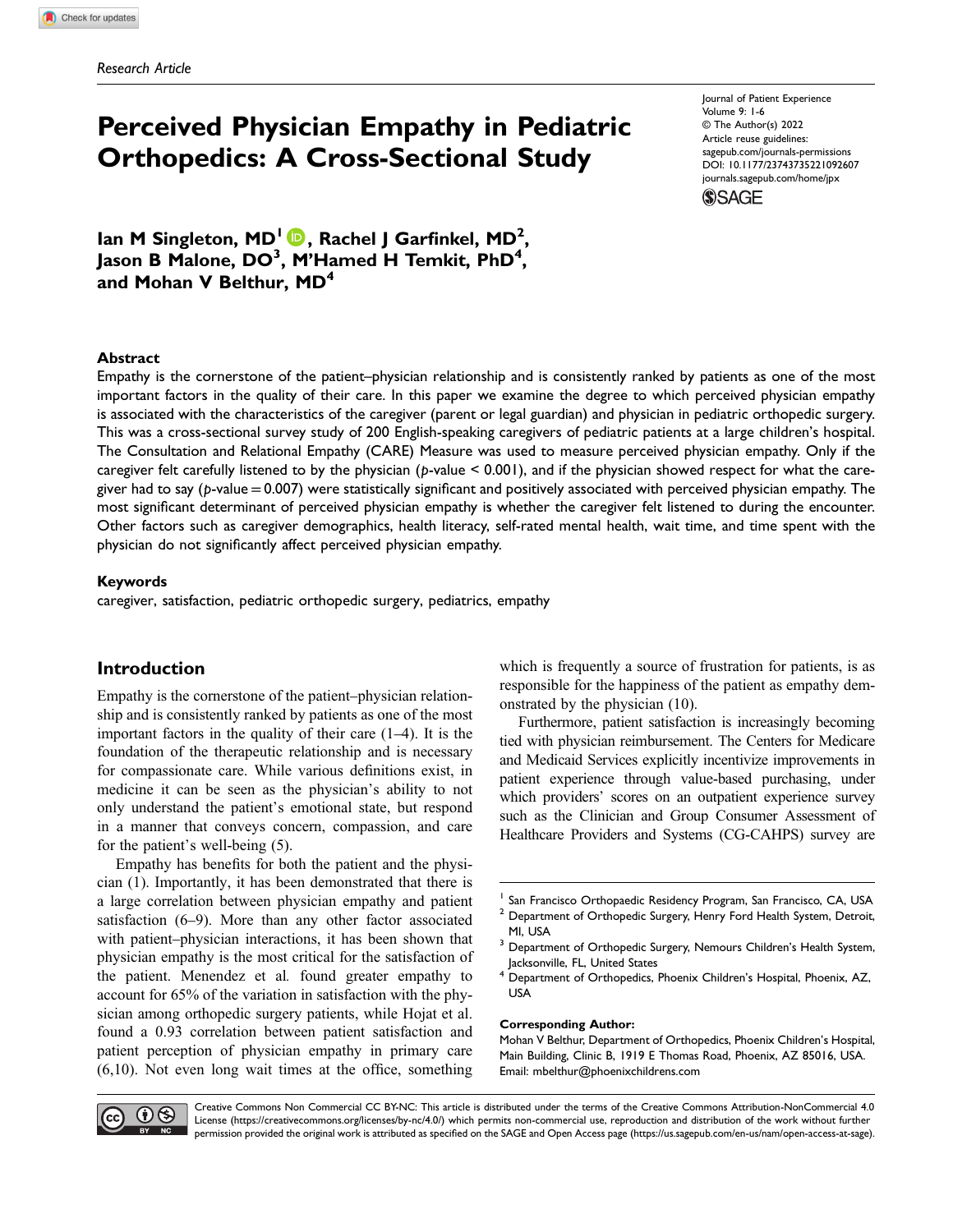considered a quality outcome that influences accountable care organization reimbursement (11).

The empathy of the physician as perceived by the caregiver has been determined to be the most significant predictor of patient satisfaction in pediatric orthopedic surgery (12). However, the impact of factors outside of the physician's control such as wait time to see the physician or the health literacy of the caregiver on the perceived empathy of the physician has not been previously studied in a pediatric orthopedic population. In this paper, we examine the degree to which perceived physician empathy is determined by factors extrinsic to the physician as well as by factors intrinsic to the physician such as behavior during the visit. This is the first paper to examine such a relationship in a pediatric orthopedic population.

# Methods

This was a cross-sectional survey study of 200 English-speaking caregivers of pediatric patients at a large children's hospital from March 1, 2017 to November 1, 2018. Caregivers were defined as the parent or legally approved guardian accompanying the pediatric patient on their visit. The caregivers of all new and follow-up patients who presented to the pediatric orthopedic clinic were asked to participate in the study. All clinic patients were included in the study, encompassing the full range of complaints normally seen by a pediatric orthopedic surgeon including trauma follow-up visits. Patients presenting for preoperative and postoperative visits were excluded from the study. Patients with complex neuromuscular patients such as cerebral palsy were seen in a specialized clinic outside of general pediatric orthopedics and thus were not included. Caregivers were only allowed to fill out the packet once. Informed consent was provided, and written consent was obtained from all caregivers.

After a medical assistant roomed the patient, informed consent and HIPAA consent were obtained from the caregivers. They were given a demographic survey which included the chief complaint, patient age, and whether the caregiver had ever worked in a healthcare field. The Newest Vital Sign (NVS) and the Literacy in Musculoskeletal Problems (LiMP) surveys were then given to measure general and musculoskeletal health literacy, respectively. The NVS is a validated tool that was developed to evaluate a patient's general health literacy using a standard nutrition label about which the patient is asked six questions (13). It was designed for primary care, but is now utilized in a variety of settings (13,14). A significant strength of the tool is that it can be administered in approximately 3 minutes. Adequate health literacy is defined as an NVS score of 4–6, with less than 4 indicating the possibility of limited health literacy (13). The LiMP is a self-administered, validated survey that consists of nine questions specifically designed to measure musculoskeletal health literacy. Its themes of anatomy, terminology, diagnosis, and treatment for musculoskeletal injuries were based on the most emphasized information found in the patient education section of the American Academy of Orthopedic Surgeons (AAOS) website (15). For the LiMP survey, adequate musculoskeletal literacy is defined as scores greater than or equal to 6 (15).

After the aforementioned forms were filled out by the caregiver the physician completed the visit. One physician completed all visits involved in the study. The caregiver then completed the Consultation and Relational Empathy (CARE) Measure to determine perceived physician empathy, and the CG-CAHPS to evaluate the caregiver's experience. The CARE Measure is a patient-rated measure of the interpersonal skills and relational empathy of healthcare providers and was used as the measure of perceived physician empathy for this study. It asks how the healthcare provider performed in ten categories, such as "showing compassion and care" and "making you feel at ease." Five responses were available ranging from "poor" to "excellent," with "poor" being assigned 1 point and "excellent" 5 points. The scores for the 10 items were then summed, yielding a minimum score of 10 and a maximum score of 50, with higher scores indicating greater empathy. It has been validated for both primary and specialty care (16). CG-CAHPS is a standardized survey instrument developed by the Agency for Healthcare Research and Quality to assess patients' experience and perception of care in an ambulatory setting (17,18). Fourteen questions were used from this questionnaire, including caregiver age, gender, race, level of education, and self-rated mental/emotional health. Also completed was the Wait Time Questionnaire, which asked the caregiver to estimate the time spent waiting for the surgeon, if the surgeon appeared rushed, how long the surgeon spent in the room, or if a resident was involved in their care. The true wait time was calculated from the time the patient checked in at the front desk to the time when the surgeon entered the room.

## Statistical Analysis

The data were summarized using frequencies and proportions for categorical variables and mean, standard deviation, median, and range for quantitative variables. The group comparisons were conducted using the Wilcoxon rank-sum or the Kruskal-Wallis tests for quantitative variables. The linear association between continuous variables was conducted using the Pearson correlation coefficient. The multivariable linear regression model for caregiver satisfaction score was obtained by entering the risk factors with a  $p$ -value  $\leq 0.15$  in the univariate analysis. The final multivariable linear regression model was obtained using forward stepwise selection method. For the multivariable analysis, all categorical risk factors were dichotomized before being entered into the model for easier interpretability of the result and to address low cell frequencies. The results were summarized using the mean estimates, standard errors, *p*-values, and the  $\mathbb{R}^2$ .  $\mathbb{R}^2$  is the proportion of the variability of the CARE scores that is explained by the regression model. The significance level was set at 0.05.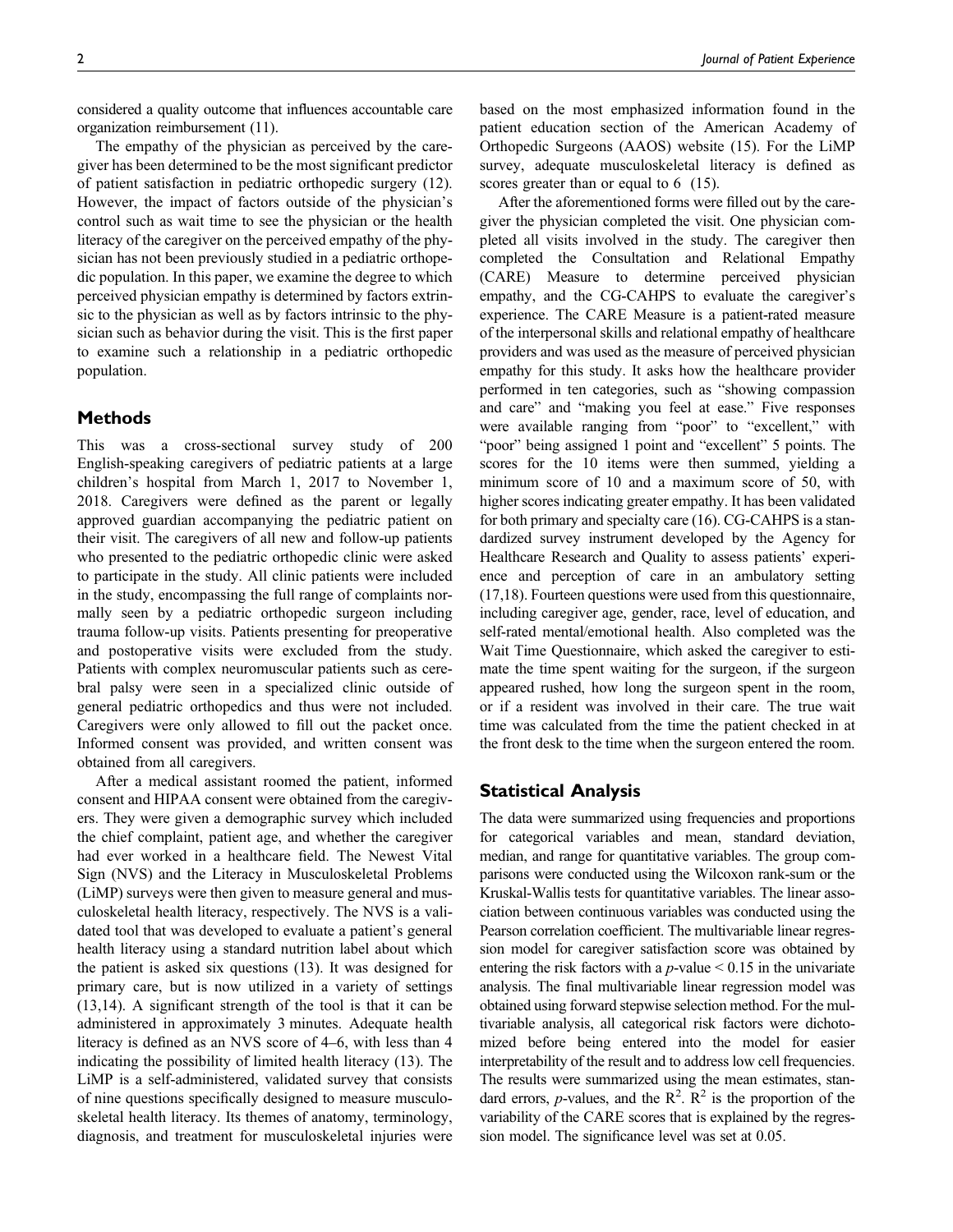# Results

A convenience sample of 200 caregivers of orthopedic pediatric patients was recruited. The CARE scores of 195 caregivers were adequately completed and included in the study, with the other five scores excluded due to being

Table 1. Risk Factors for Perceived Physician Empathy Intrinsic to the Caregiver.

|                                   |              | Mean CARE   |                    |
|-----------------------------------|--------------|-------------|--------------------|
| <b>Risk Factor</b>                | N            | Score (SD)  | P-value            |
| Age                               |              |             | 0.581 <sup>a</sup> |
| $18-24$                           | 22           | 40.4 (11.1) |                    |
| 25-34                             | 59           | 41.9 (8.5)  |                    |
| 35-44                             | 71           | 43.4 (9.1)  |                    |
| 45-54                             | 23           | 44.7 (7.0)  |                    |
| 55-64                             | 3            | 43.0 (6.1)  |                    |
| 65-74                             | 3            | 41.0(2.7)   |                    |
| Gender                            |              |             | 0.737 <sup>b</sup> |
| Male                              | 44           | 42.7 (7.9)  |                    |
| Female                            | 146          | 42.4 (9.1)  |                    |
| Race                              |              |             | $0.790^{a}$        |
| White                             | 125          | 42.9 (8.6)  |                    |
| <b>Black or African American</b>  | 8            | 41.0 (10.3) |                    |
| Asian                             | 8            | 43.3 (7.6)  |                    |
| Other                             | 41           | 41.7 (9.8)  |                    |
| <b>Ethnicity</b>                  |              |             | 0.004 <sup>b</sup> |
| Hispanic                          | 49           | 40.0 (9.3)  |                    |
| Not Hispanic                      | 137          | 43.5 (8.4)  |                    |
| Health care employee/             |              |             | 0.379 <sup>b</sup> |
| profession                        |              |             |                    |
| Yes                               | 63           | 43.4 (8.4)  |                    |
| No                                | 134          | 42.2 (8.9)  |                    |
| <b>Highest level of education</b> |              |             | 0.311 <sup>a</sup> |
| Eighth grade or less              | 3            | 38.3 (2.9)  |                    |
| Some high school                  | $\mathbf{H}$ | 41.3(8.8)   |                    |
| High school or GED                | 31           | 39.8 (10.5) |                    |
| Some college or 2-year            | 57           | 42.9 (8.6)  |                    |
| associates                        |              |             |                    |
| 4-year college graduate           | 44           | 43.0 (8.2)  |                    |
| More than 4-year college          | 38           | 44.4 (8.5)  |                    |
| <b>General health literacy</b>    |              |             | 0.007 <sup>b</sup> |
| (NVS)                             |              |             |                    |
| Inadequate literacy               | 35           | 39.0 (9.5)  |                    |
| Adequate literacy                 | 160          | 43.3 (8.5)  |                    |
| Musculoskeletal health            |              |             | 0.400 <sup>b</sup> |
| literacy (LiMP)                   |              |             |                    |
| Inadequate literacy               | 90           | 41.9(9.0)   |                    |
| Adequate literacy                 | 104          | 43.1 (8.6)  |                    |
| Mental health                     |              |             | $0.095^{a}$        |
| Excellent                         | 86           | 43.6 (8.8)  |                    |
| Very good                         | 70           | 41.7 (9.3)  |                    |
| Good                              | 28           | 42.3 (7.3)  |                    |
| Fair                              | 7            | 37.0 (9.7)  |                    |
| Poor                              | I            | 35.0 (0.0)  |                    |
| Mental health (dichotomized)      |              |             | 0.095 <sup>b</sup> |
| Excellent                         | 86           | 43.6 (8.8)  |                    |
| Very good, good, fair, or poor    | 105          | 41.5 (8.7)  |                    |

Note:<sup>a</sup>Kruskal–Wallis, <sup>b</sup>Wilcoxon rank-sum. CARE = Consultation and Relational Empathy Measure, NVS = Newest Vital Sign, LiMP = Literacy in Musculoskeletal Problems, SD = standard deviation.

Table 2. Risk Factors for Perceived Physician Empathy Extrinsic to the Caregiver.

| <b>Risk Factor</b>             | N   | Mean CARE<br>Score (SD) | P-value                   |
|--------------------------------|-----|-------------------------|---------------------------|
| If the doctor seemed rushed    |     |                         | < 0.001 <sup>b</sup>      |
| No                             | 178 | 43.7 (7.6)              |                           |
| Yes                            | 17  | 29.6 (10.3)             |                           |
| Resident in before doctor      |     |                         | 0.151 <sup>b</sup>        |
| No                             | 37  | 40.5 (9.6)              |                           |
| Yes                            | 159 | 43.0 (8.6)              |                           |
| Did the provider explain       |     |                         | $\leq 0.001^{\mathrm{b}}$ |
| things in a way that was easy  |     |                         |                           |
| to understand?                 |     |                         |                           |
| Yes. definitely                | 93  | 45.7 (6.1)              |                           |
| Yes, somewhat                  | 26  | 32.4 (9.2)              |                           |
| Did the provider listen        |     |                         | < 0.001 <sup>a</sup>      |
| carefully to you?              |     |                         |                           |
| Yes, definitely                | 94  |                         |                           |
|                                | 23  | 46.1 (5.5)              |                           |
| Yes, somewhat                  |     | 31.4(7.2)               |                           |
| No                             | 2   | 18(4.2)                 | $\leq 0.001^{\mathrm{b}}$ |
| Did the provider listen        |     |                         |                           |
| carefully to you?              |     |                         |                           |
| (dichotomized)                 |     |                         |                           |
| Yes, definitely                | 94  | 46.1 (5.5)              |                           |
| Yes, somewhat or No            | 25  | 30.3(7.9)               |                           |
| Did you talk with the provider |     |                         | 0.547 <sup>b</sup>        |
| about any health questions     |     |                         |                           |
| or concerns?                   |     |                         |                           |
| Yes                            | 102 | 43.5 (8.4)              |                           |
| No                             | 16  | 37.4 (9.8)              |                           |
| Did the provider give you easy |     |                         | $<$ 0.001 $b$             |
| to understand information      |     |                         |                           |
| about health questions or      |     |                         |                           |
| concerns?                      |     |                         |                           |
| Yes, definitely                | 83  | 46.0 (5.9)              |                           |
| Yes, somewhat                  | 20  | 33.3 (9.4)              |                           |
| Did the provider seem to       |     |                         | $\leq$ 0.001 $^{\rm a}$   |
| know the important             |     |                         |                           |
| information about your         |     |                         |                           |
| medical history?               |     |                         |                           |
| Yes, definitely                | 88  | 44.8 (6.8)              |                           |
| Yes, somewhat                  | 25  | 38.8 (10.5)             |                           |
| No                             | 5   | 25.4(7.5)               |                           |
| Did the provider seem to       |     |                         | <0.001 <sup>b</sup>       |
| know the important             |     |                         |                           |
| information about your         |     |                         |                           |
| medical history?               |     |                         |                           |
| (dichotomized)                 |     |                         |                           |
| Yes, definitely                | 88  | 44.8 (6.8)              |                           |
| Yes, somewhat or No            | 30  | 36.6 (11.1)             |                           |
| Did the provider show respect  |     |                         | $\leq$ 0.001 $^{\rm a}$   |
| for what you had to say?       |     |                         |                           |
| Yes, definitely                | 104 | 44.7 (6.8)              |                           |
| Yes, somewhat                  | 13  | 29.2 (8.5)              |                           |
| No                             | ı   | 15(0)                   |                           |
| Did the provider show respect  |     |                         | < 0.001 <sup>b</sup>      |
| for what you had to say?       |     |                         |                           |
| (dichotomized)                 |     |                         |                           |
| Yes, definitely                | 104 | 44.7 (6.8)              |                           |
| Yes, somewhat or No            | 14  | 28.1 (9.0)              |                           |
|                                |     |                         |                           |

(continued)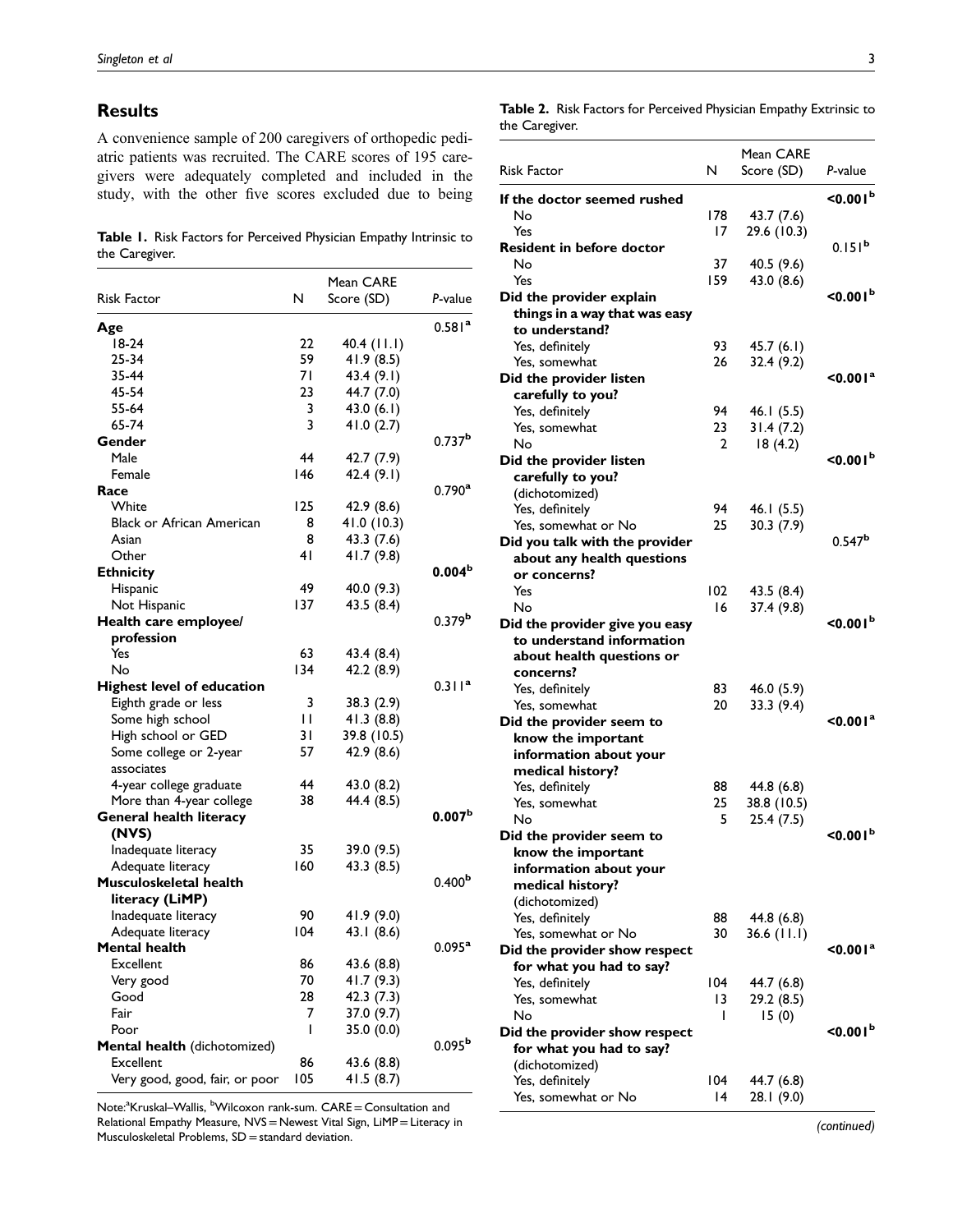Table 2. (continued)

| <b>Risk Factor</b>                | N   | Mean CARE<br>Score (SD) | P-value                 |
|-----------------------------------|-----|-------------------------|-------------------------|
| Did the provider spend            |     |                         | $\leq$ 0.001 $^{\rm a}$ |
| enough time with you?             |     |                         |                         |
| Yes, definitely                   | 93  | 45.6(6.3)               |                         |
| Yes, somewhat                     | 22  | 32.7(8.4)               |                         |
| Nο                                | 3   | 25.3(5.9)               |                         |
| Did the provider spend            |     |                         | < 0.001 <sup>b</sup>    |
| enough time with you?             |     |                         |                         |
| (dichotomized)                    |     |                         |                         |
| Yes, definitely                   | 93  | 45.6(6.3)               |                         |
| Yes, somewhat or No               | 25  | 31.8(8.4)               |                         |
| How long have you been going      |     |                         | $0.749^{\rm a}$         |
| to this provider?                 |     |                         |                         |
| Less than 6 months                |     | 41.5(9.1)               |                         |
| At least 6 months but less than 1 | 16. | 43.3 (9.2)              |                         |
| year                              |     |                         |                         |
| At least I year but less than 3   | 42  | 42.5 (9.5)              |                         |
| years                             |     |                         |                         |
| At least 3 years but less than 5  | 14  | 44.6 (7.2)              |                         |
| years                             |     |                         |                         |
| 5 years or more                   | 8   | 43.6 (8.5)              |                         |
|                                   |     |                         |                         |

Note: <sup>a</sup>Kruskal–Wallis, <sup>b</sup>Wilcoxon rank-sum. CARE=Consultation and Relational Empathy Measure, SD = standard deviation.

Table 3. Wait Time and Time Spent with the Physician as Risk Factors for Perceived Physician Empathy.

| <b>Risk Factor</b>                                | N    | r                               | P-value         |
|---------------------------------------------------|------|---------------------------------|-----------------|
| Subjective wait time (minutes)                    |      | $193 -0.164$ 0.023 <sup>a</sup> |                 |
| True wait time (minutes)                          | 190. | $-0.065$ 0.372 <sup>a</sup>     |                 |
| Subjective time spent with physician<br>(minutes) |      | $191 - 0.001$                   | $0.994^{\rm a}$ |

Note: <sup>a</sup>Pearson Correlation Coefficient.

incomplete or left blank. The mean and standard deviation of the caregiver CARE score on a scale of 10–50 was 42.6 (8.8), and the median and range were 46 (15–50).

The univariate associations between the risk factors and perceived physician empathy as measured by the CARE score were summarized in Tables 1, 2, and 3. Table 1 lists those risk factors intrinsic to the caregiver such as demographic characteristics, while Tables 2 and 3 list those risk factors extrinsic to the caregiver such as wait time to see the physician. In the univariate analysis the caregiver's subjective estimate of how long they waited to see the physician was negatively associated with the CARE scores  $(r=-0.16,$  $p$ -value = 0.023). The mean CARE score was lower if the caregiver rated the physician as rushed during the visit (29.6 (10.3) versus 43.7 (7.6), p-value < 0.001), was lower if the caregiver was of Hispanic or Latino descent (40.0 (9.3) versus 43.5 (8.4), *p*-value = 0.004), and was lower if the general health literacy of the caregiver was inadequate as determined by the NVS (39.0 (9.5) versus 43.3 (8.5),  $p$ -value = 0.007). The mean CARE score was higher if Table 4. Multivariable Linear Regression for Perceived Physician Empathy.

| <b>Risk Factor</b>                                                                                                   | <b>Estimate Point</b><br>Change in CARE<br>Score (SE) | P-value |
|----------------------------------------------------------------------------------------------------------------------|-------------------------------------------------------|---------|
| Did the provider give you easy to<br>understand information about<br>health questions or concerns?<br>yes versus not | 1.7(2.1)                                              | 0.423   |
| Did the provider listen carefully<br>to you? yes versus not                                                          | 11.4(2.1)                                             | < 0.001 |
| Hispanic or Latino descent<br>versus not                                                                             | $-2.1(1.3)$                                           | 0.124   |
| Did this provider show respect<br>for what you had to say? yes<br>versus not                                         | 6.6(2.4)                                              | 0.007   |
| Self-rate mental health as<br>excellent versus not                                                                   | 2.2(1.2)                                              | 0.061   |

Note: SE = standard error.

during the visit the provider explained things in a way that was easy to understand (45.7 (6.1) versus 32.4 (9.2),  $p$ -value  $< 0.001$ ), and if the provider gave easy to understand information about health questions or concerns (46.0 (5.9) versus 33.3 (9.4),  $p$ -value  $\leq$  0.001). In addition, for the dichotomized variables, the mean CARE score was higher if the provider listened carefully (46.1 (5.5) versus 30.3  $(7.9)$ , *p*-value  $\leq 0.001$ ), knew the important information about the medical history  $(44.8 \ (6.8)$  versus  $36.6 \ (11.1)$ ,  $p$ -value  $\leq$  0.001), showed respect for what the caregiver had to say  $(44.7 \ (6.8)$  versus 28.1  $(9.0)$ , *p*-value < 0.001), and if the provider spent enough time with the patient (45.6  $(6.3)$  versus 31.8  $(8.4)$ , *p*-value  $\leq 0.001$ ).

In the multivariable linear regression analysis, the provider listening carefully to the caregiver was positively associated with the CARE score ( $p$ -value  $< 0.001$ ), and the mean CARE score was 11.4 points higher when they felt listened to versus not (Table 4). In addition, the provider showing respect for what the caregiver had to say was also positively associated with the CARE score ( $p$ -value = 0.007) and the mean CARE score was 6.6 points higher when they felt respected versus not. This model has an  $R^2$  of 58.1%, the percentage of the variation in CARE scores explained by the model. However, the provider providing easy-to-understand information about health questions or concerns, as well the caregiver being of Hispanic or Latino descent, were not significantly associated with the CARE score. Self-rated caregiver mental health as excellent versus not showed a trend  $(p$ -value = 0.061), but was not statistically significant.

## **Discussion**

The most significant determinants of perceived physician empathy in pediatric orthopedic surgery are if the caregiver felt listened to by the physician during the encounter and if the physician showed respect for what the caregiver had to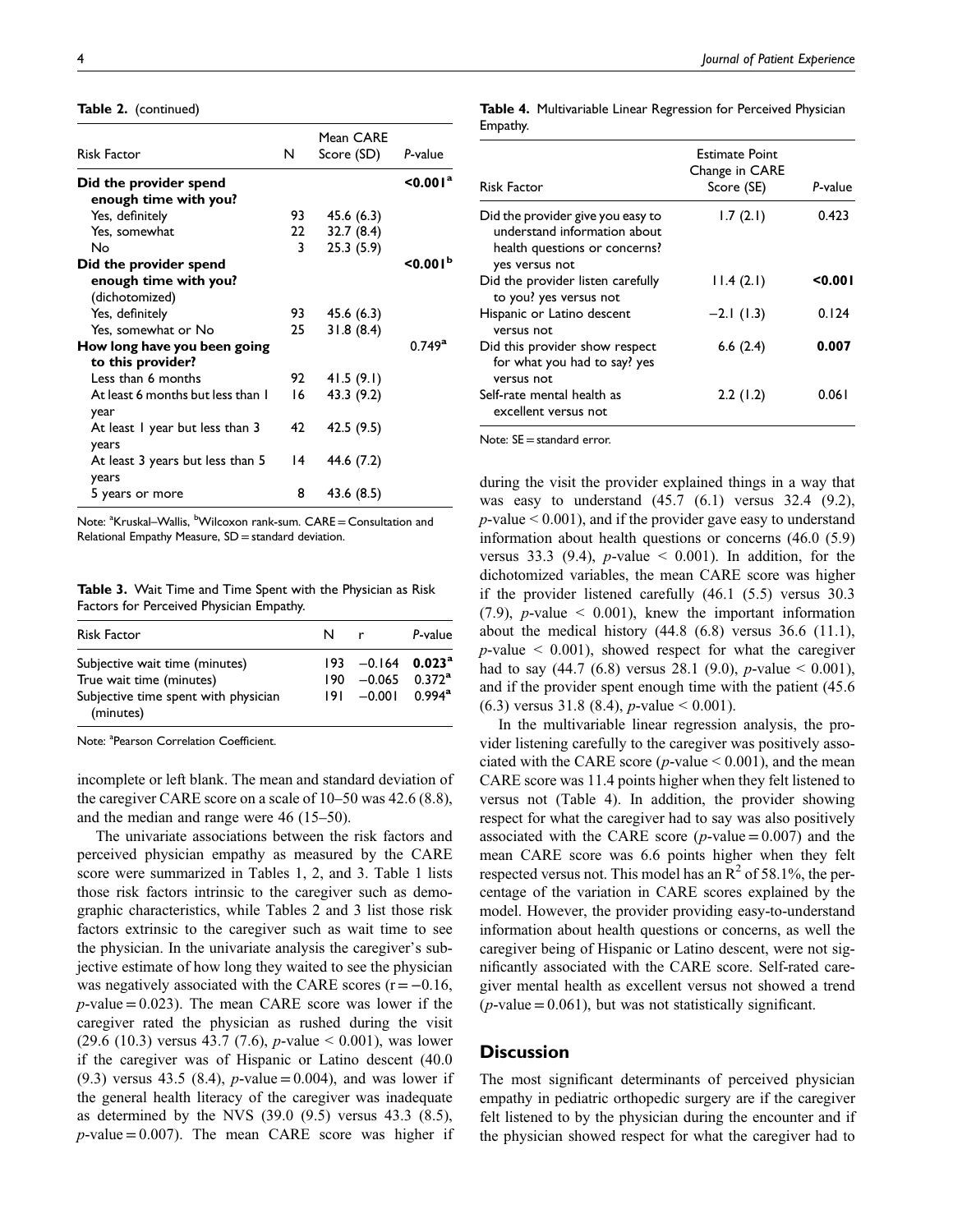say. This accounts for over half of the variation in empathy scores. Caregivers who felt both listened to and respected by the physician during the visit increased their empathy score by approximately 18.0 points out of 50 compared to caregivers who did not.

This study demonstrates that the intrinsic characteristics of the caregiver ultimately have little effect on how they perceive the empathy of the physician. The caregivers' demographic characteristics including age, gender, ethnicity, and level of education did not significantly affect how they rated the empathy of the physician. Neither did the caregiver's self-evaluation of their own mental health, nor the objective assessment of the caregiver's general and musculoskeletal health literacy via the NVS and LiMP questionnaires, respectively.

Furthermore, neither the actual time the patient spent waiting to see the physician nor the patient's subjective estimate of the time spent waiting affected perceived empathy. This suggests that longer wait times do not necessarily predispose the patient toward a negative view of the physician. The time the physician spent in the room with the patient or if the caregiver believed the physician to be rushed during the visit did not affect perceived empathy. Kortlever et al. similarly found that in the adult orthopedic population neither wait time nor time spent with the physician was independently associated with perceived physician empathy (19). It seems that caregivers can excuse shorter visits than desired and even the physician visibly rushing through the visit if sufficient empathy is demonstrated. Physicians may feel that increased time spent with the patient will increase the perception of their care, but this study suggests that is not necessarily true and shorter visits with demonstrated empathy may be sufficient.

In addition, although it might be expected that those caregivers who self-identify as healthcare workers possess a higher empathy for other healthcare workers on the basis of shared experience and knowledge of the medical process, this study found no significant association. Furthermore, although Li et al. showed resident involvement in patient care to lower patient-rated physician communication scores in adult orthopedic surgery, in our study a resident seeing the patient beforehand ultimately had no significant effect on perceived empathy (20). Interestingly, the length of time the patient has been going to the physician for care had little effect on perceived physician empathy. This study would suggest that patients do not necessarily view physicians that they have been going to for longer periods in a more favorable manner.

Overall, there is a paucity of research on the factors that contribute to a patient's evaluation of a physician as empathetic or not, and to our knowledge none in pediatric orthopedic surgery. The lack of existing literature presents a challenge in comparing our results to previous findings. Furthermore, this is problematic as empathy is necessary for a therapeutic relationship, and it has been demonstrated that physician empathy is primarily responsible for patient

satisfaction in both primary care and adult orthopedic surgery, as well as caregiver satisfaction in the case of pediatric orthopedic surgery (6,10,12). Therefore, there is value in determining which behaviors of the physician can demonstrate empathy and thereby increase patient satisfaction. Although in orthopedic surgery some diagnoses can be made through reviewing the imaging prior to interviewing the patient, this study demonstrates that patients still value a physician who listens to their story. Ultimately, even though the physician may know the diagnosis before entering the room, it is still important to let the patient tell their story and to demonstrate active listening.

There are some potential limitations to our study, foremost that the physician was aware of the ongoing study. Although the physician was blinded as to which caregivers agreed to participate as well as their responses, this still may have influenced the physician to subconsciously alter their behavior to increase patient satisfaction. In addition, this study examined the perceived physician empathy of the caregiver accompanying the pediatric patient in an orthopedic subspecialty, and may have limited generalization to other medical specialties, including other areas of orthopedic surgery or even general pediatrics. In addition, having one attending physician in this study did not allow for the determination of a difference in perceived empathy between male and female physicians, nor the impact of racial/ethnic concordance between caregivers and their child's physician. A future study to confirm the findings of this study and address these limitations would include multiple male and female attendings of differing races and ethnicities. Lastly, our study did not examine socioeconomic risk factors, which previous literature has suggested may have an impact on perceived physician empathy.

The most significant determinants of perceived physician empathy in pediatric orthopedic surgery are whether the caregiver felt listened to during the encounter and whether the physician showed respect for what the caregiver had to say. This accounts for over half of the variation in empathy scores. Caregiver demographics, health literacy, self-rated mental health, wait time, and time spent with the physician do not significantly affect perceived physician empathy. Even if the diagnosis is already known to the physician there is still value in letting the patient tell their story.

#### Acknowledgments

None

#### Declaration of Conflicting Interests

The author(s) declared no potential conflicts of interest with respect to the research, authorship, and/or publication of this article.

#### Funding

The author(s) received no financial support for the research, authorship, and/or publication of this article.